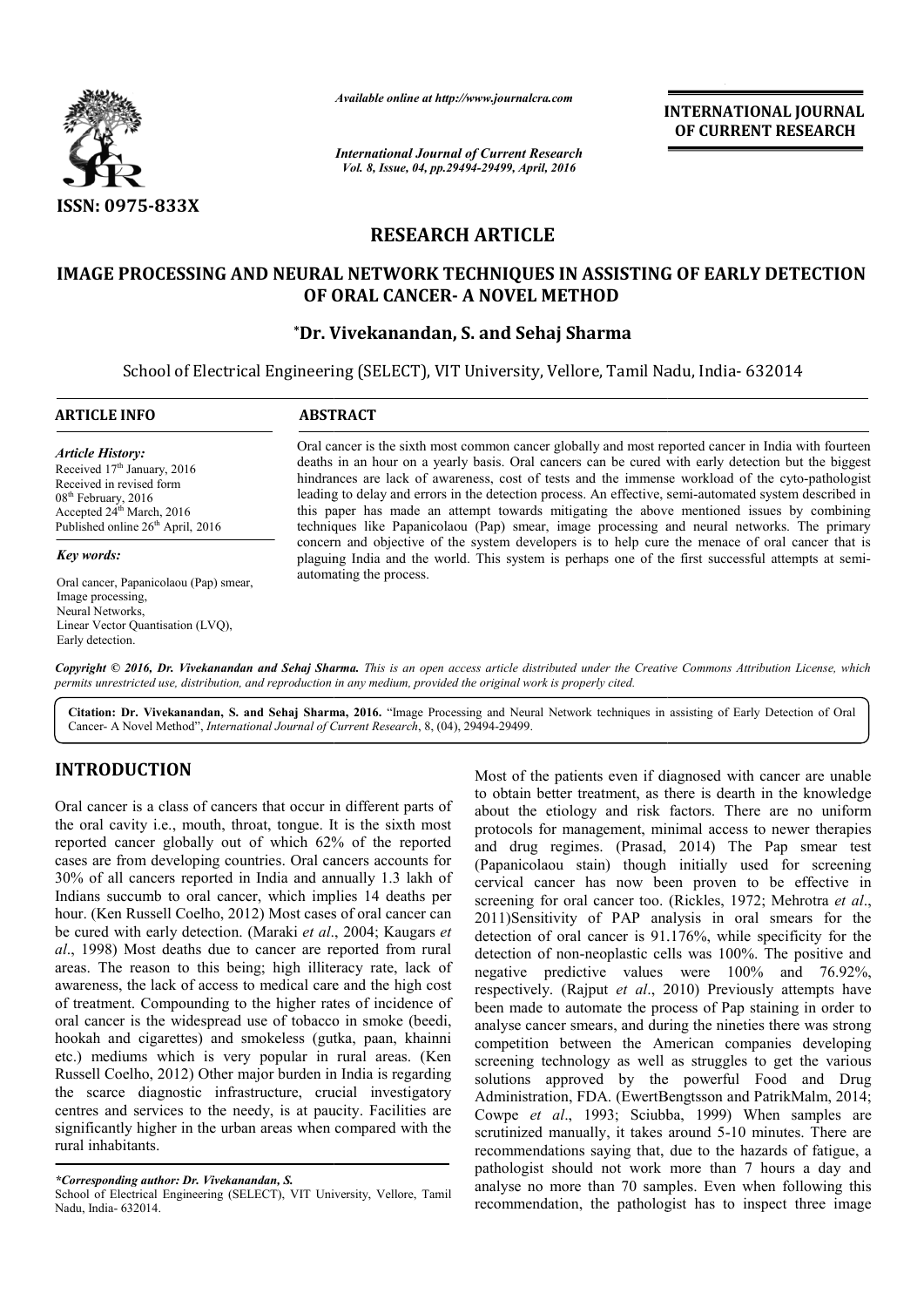fields per second on the average. Furthermore, since the visible changes may be quite local, the pathologist needs to maintain full concentration all the time in order not to risk missing some diagnostic cells. (Elsheikh *et al*., 2013) Though no proof can be stated here but very often the pathologists are overworked well beyond the stated guideline. All the above mentioned reasons accumulate and the pathologist may pass a positive sample as a negative sample. The cost of such an error could be paid by the patient's life. There have been attempts at an automated system since 1970's by several companies. Each of them have failed at it owing to technological restrictions of that era, namely; reliance on purely analog electronics, lack of computing power, memory restrictions that prohibited high resolutions images of samples and lack of microscopes providing such a resolution. (EwertBengtsson and PatrikMalm, 2014; Tanaka *et al*., 1987) The system described uses signal processing and image processing techniques to extract data from the Pap stained sample's images. Neural networks techniques, namely Linear Vector Quantisation (LVQ) is used to classify the positive and negative samples. The system proposed in this study has made a successful attempt at screening and analysing pap smears from the oral cavity and be able to classify them as "potentially cancerous" or "positive" and "definitely healthy" or "negative". The positive samples are then forwarded to the cyto-pathologist for another review where he can further spot abnormalities in the sample that the machine had missed or re-confirm what the machine had already spotted. This helps reduce the work load of a cyto-pathologist by an appreciable amount since he now needs to examine only a fraction of the total samples sent to him for analysis.

### **MATERIALS AND METHODS**

There are three major phases to processing samples in the proposed system which will be described below. These steps have been performed for 10 healthy samples (negative) and 8 diseased samples (positive). The staining procedure is to be performed by the pathologist while the other two are performed by the system proposed.

#### **A. Staining Procedure**

Pap smear is categorized as exfoliative cytology. Though the Pap smear test doesn't render useless the need for a biopsy, it is a useful tool in adjunction to biopsy because of its affordability. Pap smear is a painless, atraumatic and simple procedure for collecting a sample of superficial cells. The Pap smear test has also proven its merit in detecting malignant and pre-cancerous lesions. The above mentioned qualities of Pap make it a preferred method for initial and preventative screening. (Rickles, 1972; Mehrotra *et al*., 2006; Mehrotra *et al*., 2011)

- i) The first step is gathering the sample from a patient's oral cavity, wherever the lesion is present. A tongue blade/swab is used to scrape the lesion. (Rickles, 1972)
- ii) The lesion acquired on the tongue blade/swab is then smeared on a glass slide. (Rickles, 1972)
- iii) The preparation, while still wet, is fixed on the slide by spraying a fixative solution. This is done to prevent the

slide from being altered by physical or environmental disturbance. (Rickles, 1972)

- iv) Following the above three steps of slide preparation, the staining steps follow to highlight the different features in a cell. In the first staining step the nuclei are stained by a haematoxylin solution. Nuclei are stained blue, dark violet to black.
- v) The second staining step is cytoplasm staining by orange staining solution, especially for demonstration of mature and keratinised cells. The target structures are stained orange in different intensities.
- vi) In the third staining step the so-called polychromatic solution is used, a mixture of eosin, light green SF and Bismarck brown. The polychromatic solution is used for demonstration of differentiation of squamous cells e.g. oral cancer and cycle diagnosis for examination under microscope.
- vii) Hence the method employs series of steps with each step comprising of particular solutions and each step being performed for designated period of time. Order of steps and quantities of chemicals used and time period can be vary in different protocols and it is up to the cytologist to decide upon which protocol to follow according to the requirements.
- viii) The results obtained by Pap can further be classified as: (Maraki *et al*., 2004; Remmerbach *et al*., 2003)
- (1) Normal Results (absence of abnormality in cells).
- (2) Abnormal Results (possible cancerous or pre-cancerous cells): Abnormal results can be further classified as:
- (a) ASCUS or AGUS:This result means there are atypical cells, but it is uncertain or unclear what these changes mean. The changes may be due to HPV. They may also mean there are changes that may lead to cancer.
- (b) LSIL (low-grade dysplasia) or HSIL (high-grade dysplasia): This means changes that may lead to cancer are present. The risk of cervical cancer is greater with HSIL.
- (c) Carcinoma in situ (CIS): This result most often means the abnormal changes are likely to lead to oral cancer if not treated.
- (d) Atypical squamous cells (ASC): Abnormal changes have been found and may be HSIL.

#### **B. Image Processing**

The image is first acquired from a microscope of resolution 0.63 µmeter per pixel. The image will be classified on the following parameters:

- Nuclear area
- Cytoplasm area
- Cytoplasmic-nucleic ratio

The following steps are performed on the image after it is acquired:

i) A copy of the acquired image is then converted to grayscale for simplifying filtering, de-noising, sharpening and edge detection. (Rafael, 2002)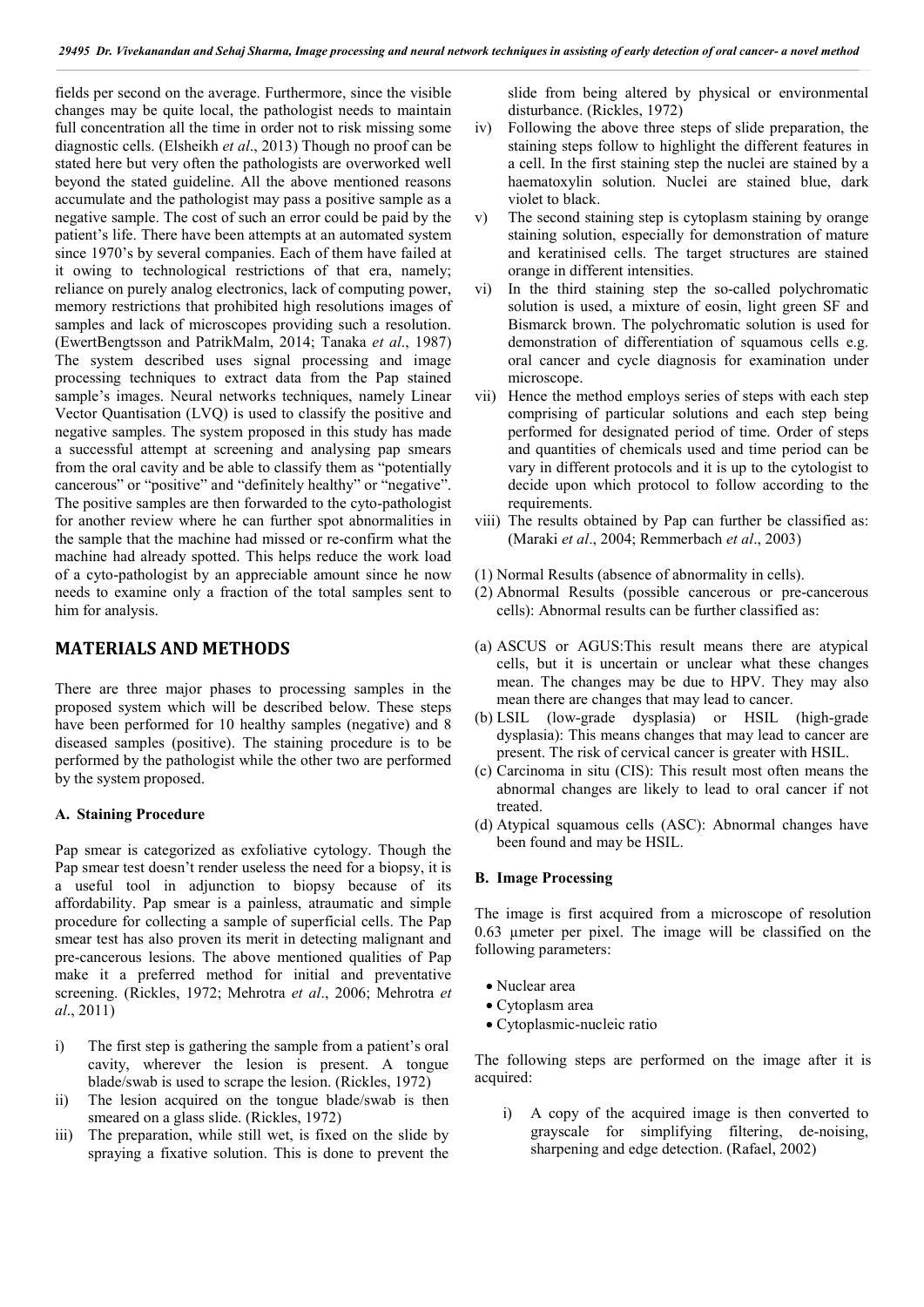Original Image



**Figure 1. Grayscale image of the sample**

- ii) In such a sanitised and controlled environment, the introduction of noise is generally minimal. The only aspects of the images we could consider as noise are blotted stains, dirt on the slide (lint, dust), etc.
- iii) The real challenge is to be able to program the machine to be able to differentiate the very obscure distinction in features. Often the cells are overlapping, cell is damaged, etc.
- iv) To be able to differentiate all of these features the image is put through various pre-processing stages like histogram equalisation, contrasting, filtering, sharpening etc. (Rafael, 2002)



#### **Figure 1. The contrasted image to filter out the noise and enhance edge detection**

- v) The image is then converted into an edge image using the 'canny filter'. Canny filter is used since it retains the intricate edges of an image by using two thresholds to identify edges.
- vi) The image is segmented into regions using thresholding and M-connectivity criteria to be able demarcate the nucleus and cytoplasm based on pixel grey level intensities.
- vii) The edge image is compared with the region segmented image. On comparison the edge image is assigned the region codes from the previous image.
- viii) Finding areas enclosed within edges is made fairly easy now. Fourier descriptors are used to find image area since they can be programmed and varied to give us different levels of detail. (Rafael, 2002); Bergmeir and Garc´ıaSilvente, 2010)



**Figure 2. Edge image after applying canny filter and dilating the edges to form continuous edges**



**Figure 4. Image of only the cell body after various processing stages**

- ix) The nucleus size can be evaluated from the region segmented image. A low threshold is set on the grayscale image and the nucleus regions are scanned on how many pixels on an average were falling below this threshold. (Bergmeir and Garc´ıaSilvente, 2010; Haralick *et al*., 1973)
- x) The Nuclear-Cytoplasmic ratio is evaluated by first finding out the areas of the cytoplasm and nucleus respectively. Then the area of nucleus is divided by area of nucleus to give the required ratio.

This ratio is tabulated and evaluated by the next machine learning process.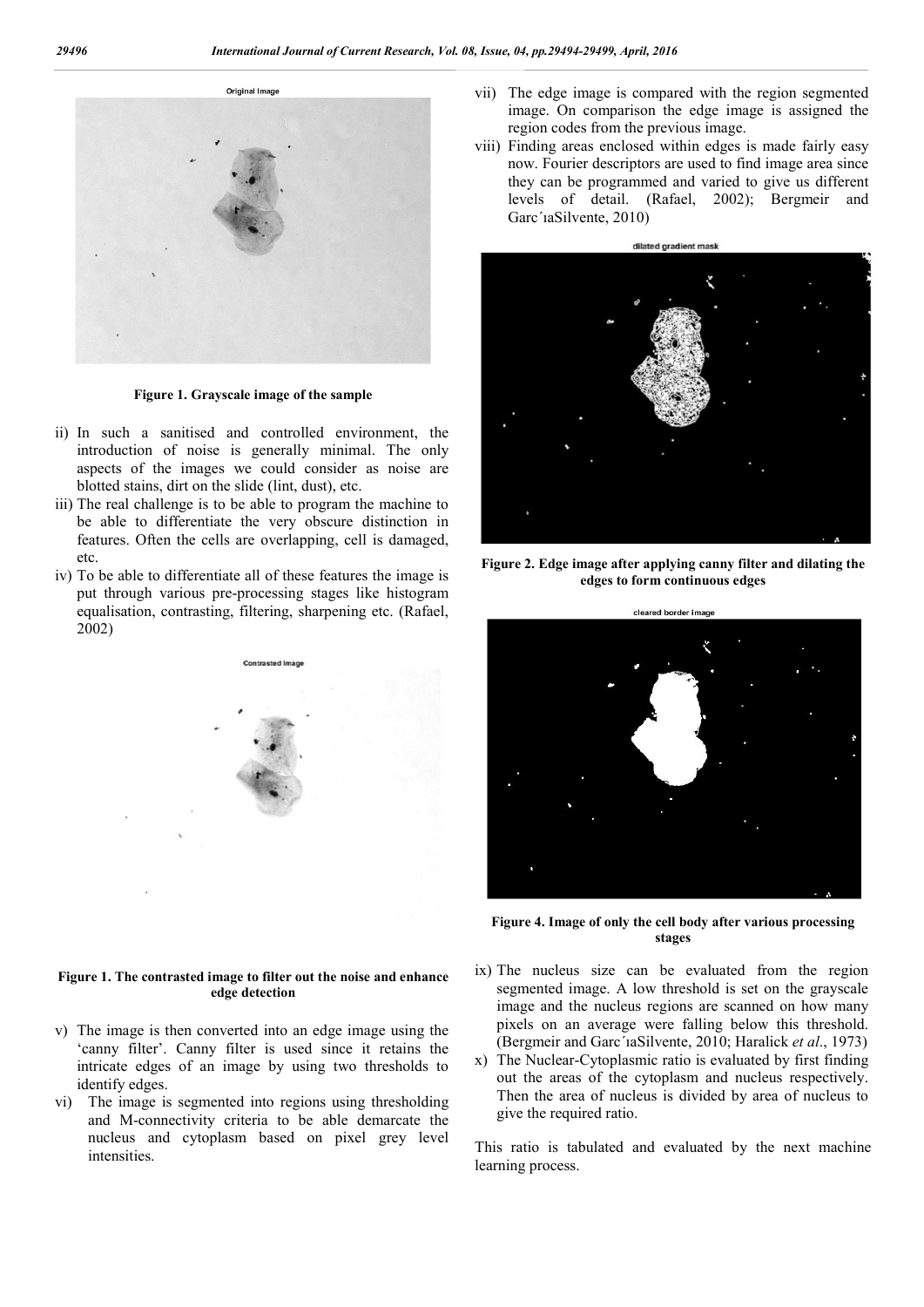#### **C. Machine Learning**

- i) During training, nuclear-cytoplasmic ratios of 8 positive (diseased) samples and 10 negative (healthy) samples were collected ng training, nuclear-cytoplasmic ratios of 8 positive<br>ased) samples and 10 negative (healthy) samples were<br>cted<br>raining data were given three target values; two target<br>s for positive samples (for low-grade dysplasia and<br>gr
- ii) The training data were given three target values; two target values for positive samples (for low-grade dysplasia and high-grade dysplasia) and one for negative samples.
- iii) These samples are then trained using the Linear Vector Quantisation (LVQ) algorithm.
- iv) Learning Vector Quantization (LVQ), is a prototype supervised classification algorithm. LVQ is the supervised counterpart of vector quantization systems.
- v) LVQ maps each datum as an n-dimensional vector in a vector space. Then it assigns random centres and calculates their Euclidean distance from the remaining data points. Upon several epochs of the LVQ using these Euclidean distances are used to formulate the weights for the target values. ification algorithm. LVQ is the supervised<br>ector quantization systems.<br>h datum as an n-dimensional vector in a<br>een it assigns random centres and calculates<br>distance from the remaining data points.<br>pochs of the LVQ using th
- vi) This algorithm classifies the samples into three groups according to the three targets assigned.

Once the training is complete, new samples can be evaluated as cancer positive and cancer negative (healthy).

### **RESULTS**

The details extracted by the system like cytoplasm area, nucleus area and their ratios have been tabulated below. It should be noted that the areas have been calculated in terms of pixels and not in any SI units of sorts.

**Table 1. Healthy Cells Data .** 

| Subject<br>no. | Cytoplasmic<br>Area | Nucleus Area | Cytoplasm-<br>Nucleic Ratio |
|----------------|---------------------|--------------|-----------------------------|
| 1.             | 36999.875000        | 744.250000   | 49.714310                   |
| 2.             | 32720.875000        | 434.000000   | 75.393721                   |
| 3.             | 31038.750000        | 415.000000   | 74.792169                   |
| 4.             | 21946.250000        | 522.875000   | 43.693521                   |
| 5.             | 38536.250000        | 764.750000   | 50.390651                   |
| 6.             | 23767.906250        | 584.218750   | 40.683231                   |
| $7_{\cdot}$    | 20605.187500        | 580.750000   | 35.480305                   |
| 8.             | 21244.500000        | 697.875000   | 30.441698                   |
| 9.             | 28249.375000        | 450.250000   | 62.741532                   |
| 10.            | 23975.075000        | 571.500000   | 41.951137                   |

We can infer from the above table that the cytoplasm size of a normal healthy cell lie in the range of 20000 20000-40000 pixels approximately, nucleus size of a normal healthy size lie in the range of 440-780 pixels approximately and their ratio in the range of 35-55 approximately.

**Table 2. Diseased Cells**

| Subject<br>no.   | Cytoplasmic<br>Area | Nucleus Area | Cytoplasm-<br>Nucleic Ratio |
|------------------|---------------------|--------------|-----------------------------|
| 1.               | 35587.000000        | 1494.000000  | 23.819946                   |
| $\overline{2}$ . | 52973.250000        | 0.000000     | Inf                         |
| 3.               | 38139.125000        | 318.500000   | 119.746075                  |
| 4.               | 31466.875000        | 0.000000     | Inf                         |
| 5.               | 133226.125000       | 692.125000   | 192.488532                  |
| 6.               | 34971.780000        | 1483.000000  | 23.581780                   |
| 7                | 35912.920000        | 1212.560000  | 29.617437                   |
| 8.               | 21372.310000        | 968.965000   | 22.056844                   |

From the above table we can infer that there are instances where the size of cytoplasm or nucleus of healthy or diseased maybe similar but the difference in their ratios make their difference evident. Some diseased samples display the lack of nuclear development and are traditionally classified as LSIL. Their ratios are much above what the healthy cells display. Some samples display over development of nucleus and traditionally called HSIL. These are much lower than the healthy cells range. the size of cytoplasm or nucleus of healthy or diseased similar but the difference in their ratios make their nce evident. Some diseased samples display the lack of r development and are traditionally classified as LSIL ra



**Figure 3. LSIL in red, healthy in blue and HSIL in yellow**



**Figure 6. A healthy sample**

The above graph uses data from healthy and diseased samples to represent the differences in the characteristics. The samples displaying LSIL are in red, healthy in blue and HSIL in yellow. Being able to differentiate between LSIL and healthy is fairly straightforward by looking at the graph. However, being able to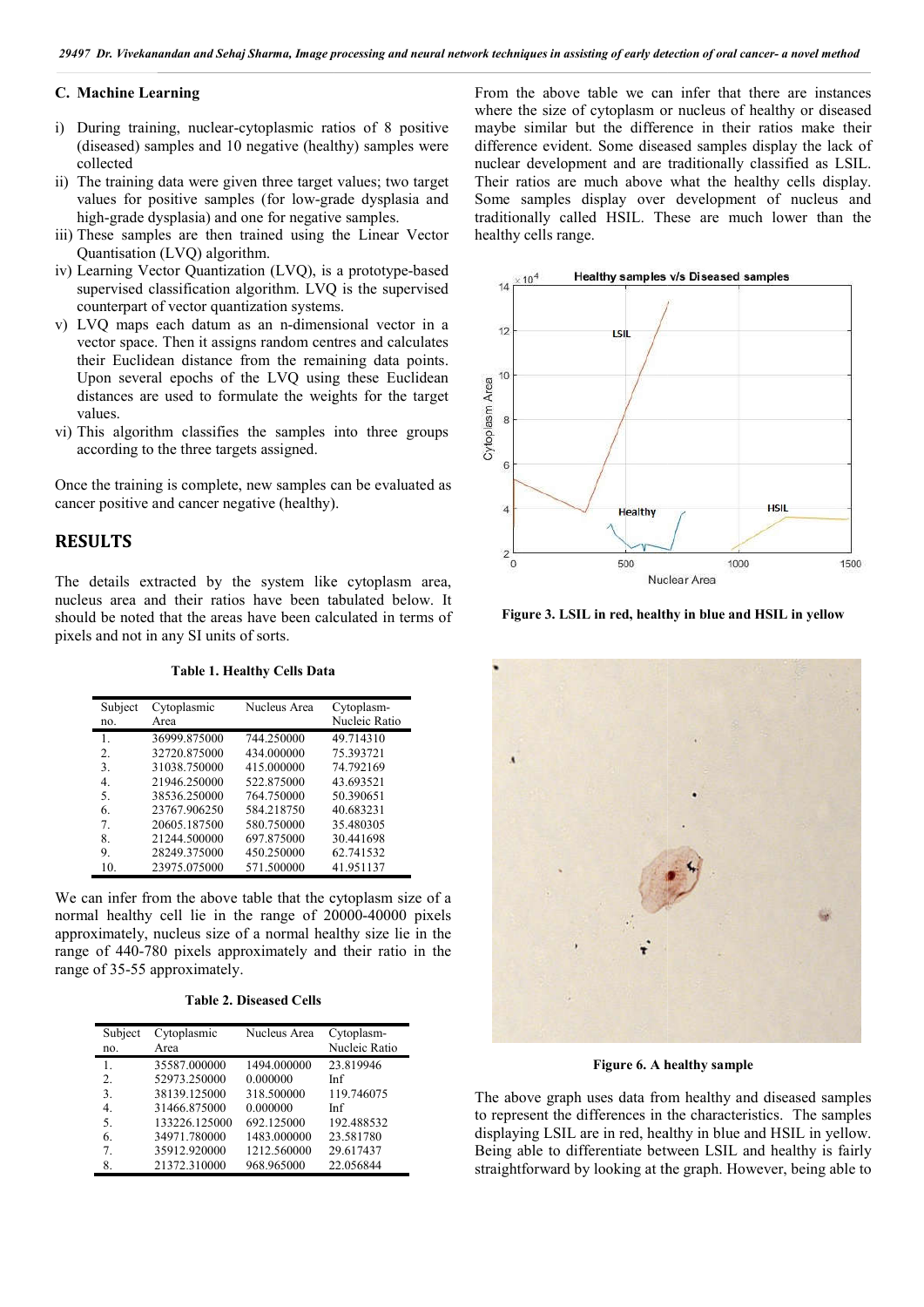differentiate between HSIL and healthy isn't simple by simply observing the graph. At the end, the system prints a message stating whether the cyto-pathologist needs to examine that particular sample or not. The two images shown below show a healthy and diseased sample. The diseased sample shows the absence of nuclear development and irregularity in shape which are indicators of cancer.



**Figure 7. A diseased sample .** 

#### **Future Scope**

The system has been able to successfully differentiate malignant and healthy cells in the oral cavity. This research can be further enhanced with more samples. Nonetheless, this paper is a milestone in cancer detection and the preventative screening process. The system described is a technology enabled effort in reducing oral cancer associated mortality amongst our countrymen. In the near future this system can be integrated as an assistive tool in pathology labs.

#### **Acknowledgements**

First and foremost we would like to thank our chancellor, Dr. G Viswanathan for providing the encouragement and support for conducting meaningful research. VIT University's management has to be thanked for providing us with the infrastructure and amenities which made sure there weren't hindrances in our work. We would also like to thank the School of Electrical Engineering for providing us the resources and expert opinion for our research. Last but not the least, we wish to thank our family and friends to have stood by us in every situation.

### **REFERENCES**

Bergmeir, C., Garc'iaSilvente, M., EsquiviasL'opez-Cuervo, J. and Ben´ıtez, J.M. 2010. "Segmentation of cervical cell images using meanshift filtering andmorphological operators," in Medical Imaging 2010: Image Processing, operators," in Medical Imaging 2010: In<br>San Diego, Calif, USA, February, 76234C.

- Casiglia, J. and Woo, S.B. 2001. A comprehensive review of oral cancer. Genet Dent. 49:72 49:72–82.
- Cowpe, J. G., Ogden, G. R. and Green, M. W. 1993. Comparison of Planimetry and Image Analysis for the Comparison of Planimetry and Image Analysis for the Discrimination Between Normal and Abnormal Cells In Cytological Smears of Suspicious Lesions of the Oral Cavity. Cytopathology, 4: 27–35. doi: 10.1111/j.1365- 2303.1993.tb00070.x
- Elsheikh, T. M., Austin, R. M. M., Chhieng, D. F., Miller, F. S., Moriarty, A. T. and Renshaw, A. A. 2013. "American society of cytopathology workload recommendations for automated pap test screening: Developed by the productivity and quality assurance in the era of automated screening task force," Diagnostic Cytopathology, vol. 41, no. 2, pp. 174–178. quality assurance in the era of automated<br>rce," Diagnostic Cytopathology, vol. 41,<br>8.<br>d Patrik Malm, 2014. "Review Article -
- Ewert Bengtsson and Patrik Malm, Screening for Cervical Cancer Using Automated Analysis Screening of PAP-Smears", *Hindawi Publishing Corporation Computational and Mathematical Methods in Medicine Methods Medicine Volume 2014*, Article ID 842037, 12 pages Volume 2014, Article ID 842037, 12 pages<br>Haralick, R. M. Shanmugam, K. and Dinstein, I. 1973.
- "Textural features for image classification," IEEE Transactions on Systems, Man and Cybernetics, vol. 3, no. 6, pp. 610–621. Transactions on Systems, Man and Cybernetics, vol. 3, no.<br>6, pp. 610–621.<br>Kaugars, G.E., Silverman, S., Ray, A.K., *et al.* 1998. The use
- of exfoliative cytology for the early diagnosis of oral cancers: is there a role for it in education and private cancers: is there a role for it i<br>practice? J Cancer Educ. 13:85–9.
- Ken Russell Coelho, 2012. "Challenges of the Oral Cancer Burden in India," Journal of Cancer Epidemiology, vol. 2012, Article ID 701932, 17 pages, 2012. doi:10.1155/2012/701932 "Challenges of the Oral Cancer<br>1 of Cancer Epidemiology, vol.<br>701932, 17 pages, 2012.<br>oecking, A. 2004. Cytologic and
- Maraki, D., Becker, J. and Boecking, A. 2004. Cytologic and DNA-cytometric very early diagnosis of oral cancer. Journal of Oral Pathology & Medicine, 33: 398-404. doi: 10.1111/j.1600-0714.2004.0235.x
- doi: 10.1111/j.1600-0714.2004.0235.x<br>Mehrotra, R., Gupta, A., Singh, M. and Ibrahim, R. 2006. Application of cytology and molecular biology in diagnosing premalignant or malignant oral Application of cytology and molecular biology in<br>diagnosing premalignant or malignant oral<br>lesions.*Molecular Cancer*. 2006;5:11. doi:10.1186/1476-4598-5-11.
- Mehrotra, R., Mishra, S., Singh, M. and Singh, M. 2011. The efficacy of oral brush biopsy with computer-assisted analysis in identifying precancerous and cancerous lesions. Head & Neck Oncology, 3:39. doi:10.1186/1758-3284-3-39.
- Prandoni, P. and Vetterli, M. 2008. "Signal Processing for Communications", *by EPFL Press © 2008.*
- Prasad, L.K. 2014. Burden of oral cancer: An Indian scenario. *J Orofac Sci.,* 6:77. Prasad, L.K. 2014. Burden of oral cancer: An Indian scenario.<br>
J Orofac Sci., 6:77.<br>
Rafael C. Gonzalez and Richard E. Woods, 2002. "Digital
- Image Processing 3rd Edition", Pearson Education<br>International.<br>put, Dinesh V. and Jagdish V. Tupkari, 2016. "Early International.
- Rajput, Dinesh V. and Jagdish V. Tupkari, 2016. "Early Detection of Oral Cancer: PAP and AgNOR Staining in Brush Biopsies." Journal of Oral and Maxillofacial *Pathology : JOMFP* 14.2 (2010): 52 (2010): 52–58. *PMC*. Web. 31 Mar. 2016.